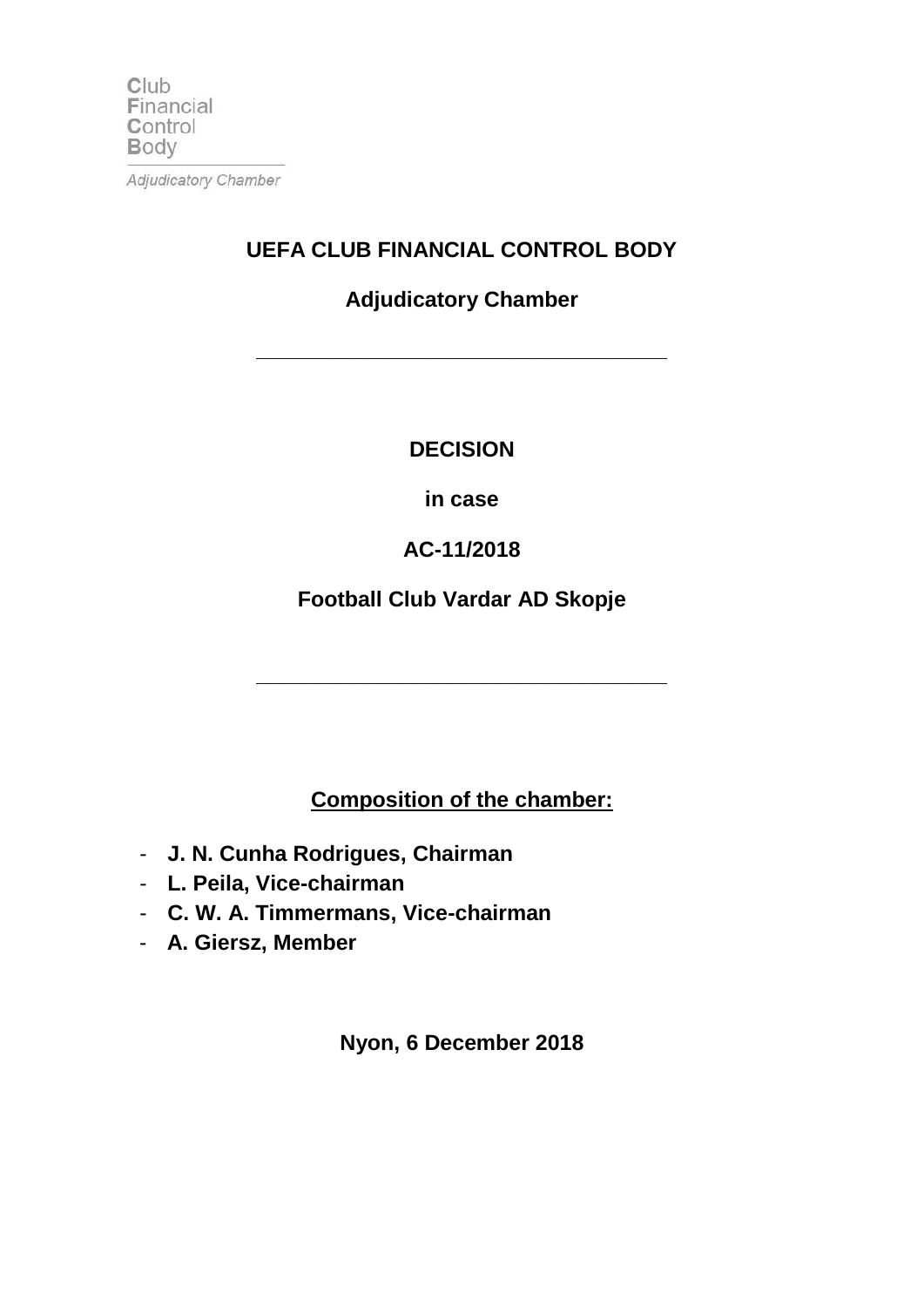#### **PART I – Introduction**

- 1. On 15 November 2018, the Chief Investigator of the UEFA Club Financial Control Body (the "**CFCB**") referred the case of Football Club Vardar AD Skopje ("**Vardar**" or the "**Club**") to the CFCB Adjudicatory Chamber.
- 2. In the present Decision, the CFCB Adjudicatory Chamber examines whether Vardar has breached Articles 66(1) and 66bis (1) of the *UEFA Club Licensing and Financial Fair Play Regulations – Edition 2018* (the "**CL&FFP Regulations**") as a result of having overdue payables:
	- (a) in respect of employees as at 30 June 2018 and 30 September 2018; and
	- (b) towards social/tax authorities as at 30 June 2018 and 30 September 2018.
- 3. Unless otherwise stated, all figures referred to in this Decision have been rounded up or down (as the case may be) to the nearest thousand.

### **PART II – Reference by the CFCB Chief Investigator**

- 4. On 8 June 2018, Vardar was admitted to the 2018/19 UEFA Europa League.
- 5. By 16 July 2018, Vardar submitted to the UEFA Administration, via the CL/FFP IT Solution and the Football Federation of Macedonia, its completed monitoring documentation (comprising financial information as at 30 June 2018) in accordance with the set deadline.

This monitoring information included self-declarations by the Club indicating total overdue payables of € 122k as at 30 June 2018 as follows:

- overdue payables in respect of employees of € 70k; and
- overdue payables towards social/tax authorities of  $\epsilon$  52k.
- 6. On 6 September 2018, the CFCB Investigatory Chamber informed the Club that an investigation was opened against Vardar because of the significant overdue payables as of 30 June 2018 and the latter was requested to submit its updated monitoring documentation in accordance with Articles 65 (2), 66 (2) and 66bis (2) of the UEFA CL&FFP in order to prove that it had no overdue payables towards other football clubs, in respect of its employees and towards social/tax authorities as at 30 September 2018. Such updated monitoring documentation had to be submitted to the UEFA Administration by no later than 15 October 2018.
- 7. A conservatory measure consisting of temporarily withholding the UEFA revenues from the 2018/19 UEFA club competitions that the Club was entitled to receive, was also imposed on Vardar.
- 8. By 15 October 2018, the Club submitted to the UEFA Administration, via the CL/FFP IT Solution and the Football Federation of Macedonia, its updated monitoring documentation (comprising financial information as at 30 September 2018) in accordance with the set deadline. This monitoring information included self-declarations by Vardar indicating total overdue payables of €1,116 as at 30 September 2018 as follows:
	- Overdue payables in respect of employees of €893k; and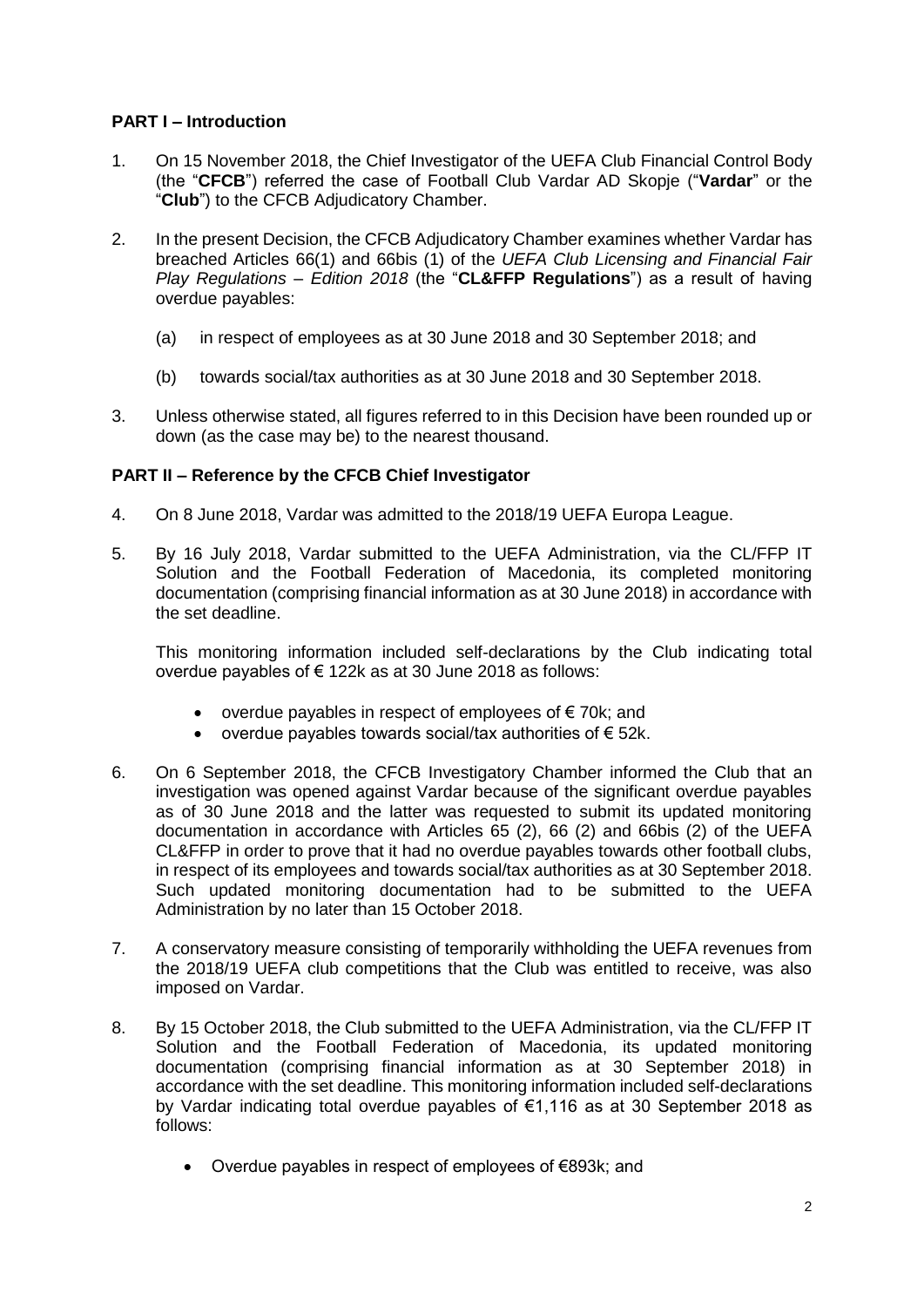- Overdue payables towards social/tax authorities of €223k.
- 9. On 24 October 2018, further to the review of the Club's above-mentioned updated monitoring documentation, the UEFA Administration requested Vardar to reconfirm the overdue amounts and to provide supporting documents for any subsequent payments.
- 10. On 26 October 2018, the Club reconfirmed the declared overdue amounts as of 30 September 2018.
- 11. On 8 November 2018, the CFCB Investigatory Chamber, headed by the CFCB Chief Investigator, Mr Yves Leterme, met in order to assess the overall overdue payables position of the Club. The CFCB Investigatory Chamber confirmed that Vardar had overdue payables in respect of employees and towards social/tax authorities for a total amount of:
	- **€ 122k as at 30 June 2018; and**
	- **€ 1,116k as at 30 September 2018.**
- 12. The CFCB Investigatory Chamber decided that Vardar had overdue payables in respect of employees and social/tax authorities as at 30 June 2018 and as at 30 September 2018.
- 13. Based on the above findings, on 15 November 2018, the CFCB Chief Investigator decided to refer the case to the CFCB Adjudicatory Chamber in accordance with Article 14(1)(d) of the *Procedural rules governing the CFCB – Edition 2015* (the "**Procedural Rules**") and suggested that the following disciplinary measures be imposed on Vardar by the CFCB Adjudicatory Chamber in respect of the Club's alleged breaches of Articles 66(1) and 66bis (1) of the CL&FFP Regulations:
	- (a) an exclusion from the next UEFA club competition (UEFA Champions League and UEFA Europa League), for which Vardar would otherwise qualify in a number of seasons to be determined by the CFCB Adjudicatory Chamber at its discretion, unless Vardar is able to prove by 31 January 2019 that it has paid the amounts in respect of employees and towards social/tax authorities that were established by the CFCB Investigatory Chamber as being overdue payables as at 30 September 2018; and
	- (b) a fine, to be determined by the CFCB Adjudicatory Chamber at its discretion.
- 14. The CFCB Chief Investigator also decided, on the basis of Article 41 of the Procedural Rules, to extend the conservatory measure that was imposed on 6 September 2018 on Vardar, consisting of temporarily withholding the UEFA revenues from the 2018/19 UEFA club competitions that the Club may be entitled to receive. This conservatory measure remains in force until the final decision of the CFCB Adjudicatory Chamber.

#### **PART III – Jurisdiction of and procedure before the CFCB Adjudicatory Chamber**

15. The jurisdiction of the CFCB Adjudicatory Chamber is derived from Article 19(1) of the Procedural Rules, which provides that the CFCB Adjudicatory Chamber has competence to decide on cases referred to it by the CFCB Chief Investigator.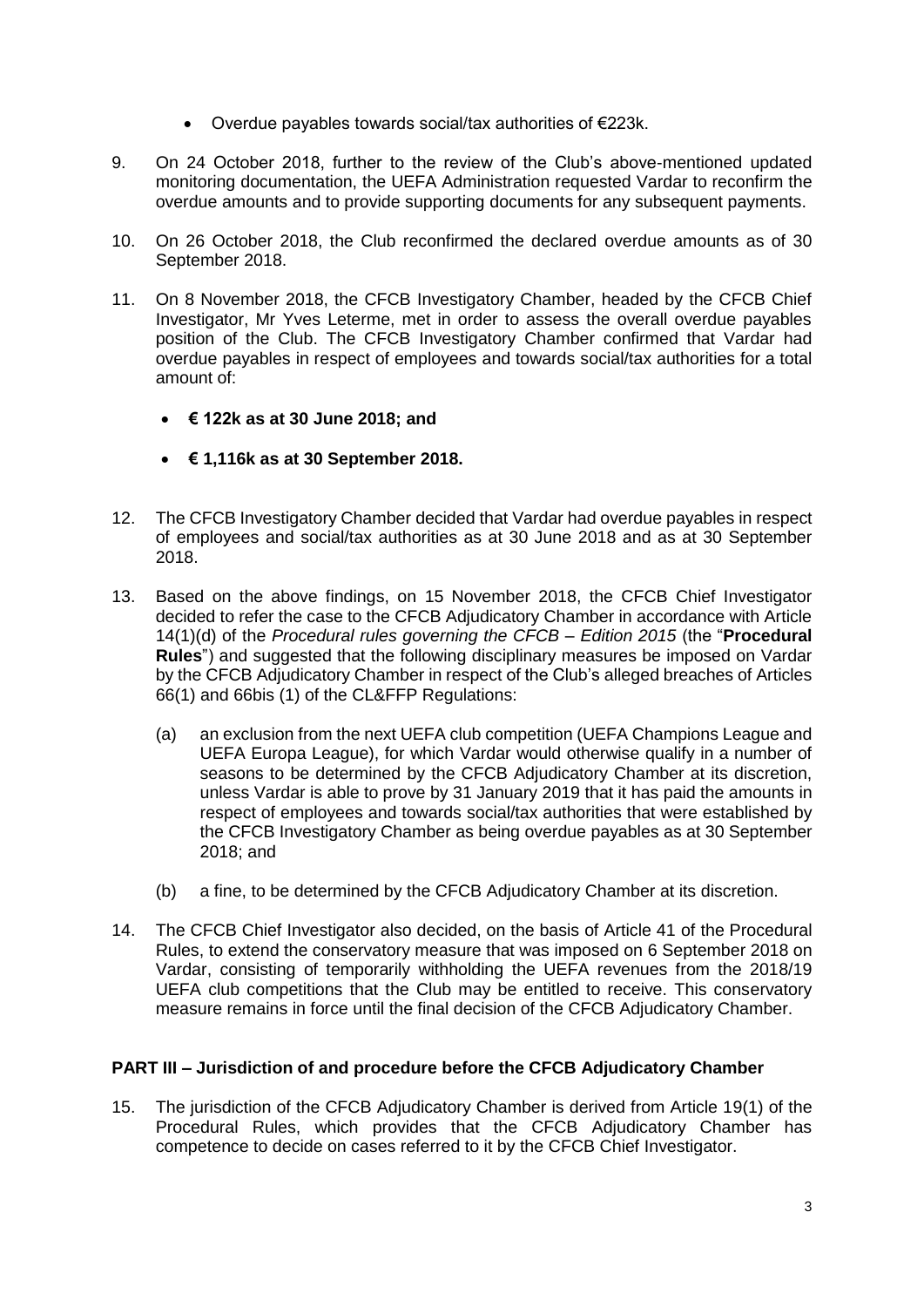- 16. On 16 November 2018, the CFCB Chairman informed Vardar of the opening of the judgment stage in accordance with Article 19(3) of the Procedural Rules.
- 17. Pursuant to Article 20(1) of the Procedural Rules, the Club was invited to submit its written observations.
- 18. The Club did not submit written submission within the established deadline (the "**Observations**").
- 19. Pursuant to Article 21(1) of the Procedural rules, the CFCB Chairman decided that a hearing was not needed.
- 20. The quorum of judges required by Article 25(1) of the Procedural Rules being attained, the members of the CFCB Adjudicatory Chamber conducted their confidential deliberations in accordance with Article 24(1) of the Procedural Rules.

#### **PART IV – Applicable rules and regulations**

- 21. The case concerns alleged contraventions of the CL&FFP Regulations.
- 22. The CL&FFP Regulations establish a club licensing system for UEFA club competitions and are (*inter alia*) intended to achieve the objectives set out in Article 2 of the CL&FFP Regulations:
	- *"1 These regulations aim:*
		- *a) to further promote and continuously improve the standard of all aspects of football in Europe and to give continued priority to the training and care of young players in every club;*
		- *b) to ensure that clubs have an adequate level of management and organisation;*
		- *c) to adapt clubs' sporting infrastructure to provide players, spectators and media representatives with suitable, well-equipped and safe facilities;*
		- *d) to protect the integrity and smooth running of the UEFA club competitions;*
		- *e) to allow the development of benchmarking for clubs in financial, sporting, legal, personnel, administrative and infrastructure-related criteria throughout Europe.*
	- *2 Furthermore, they aim to achieve financial fair play in UEFA club competitions and in particular:*
		- *a) to improve the economic and financial capability of the clubs, increasing their transparency and credibility;*
		- *b) to place the necessary importance on the protection of creditors and to ensure that clubs settle their liabilities with employees, social/tax authorities and other clubs punctually;*
		- *c) to introduce more discipline and rationality in club football finances;*
		- *d) to encourage clubs to operate on the basis of their own revenues;*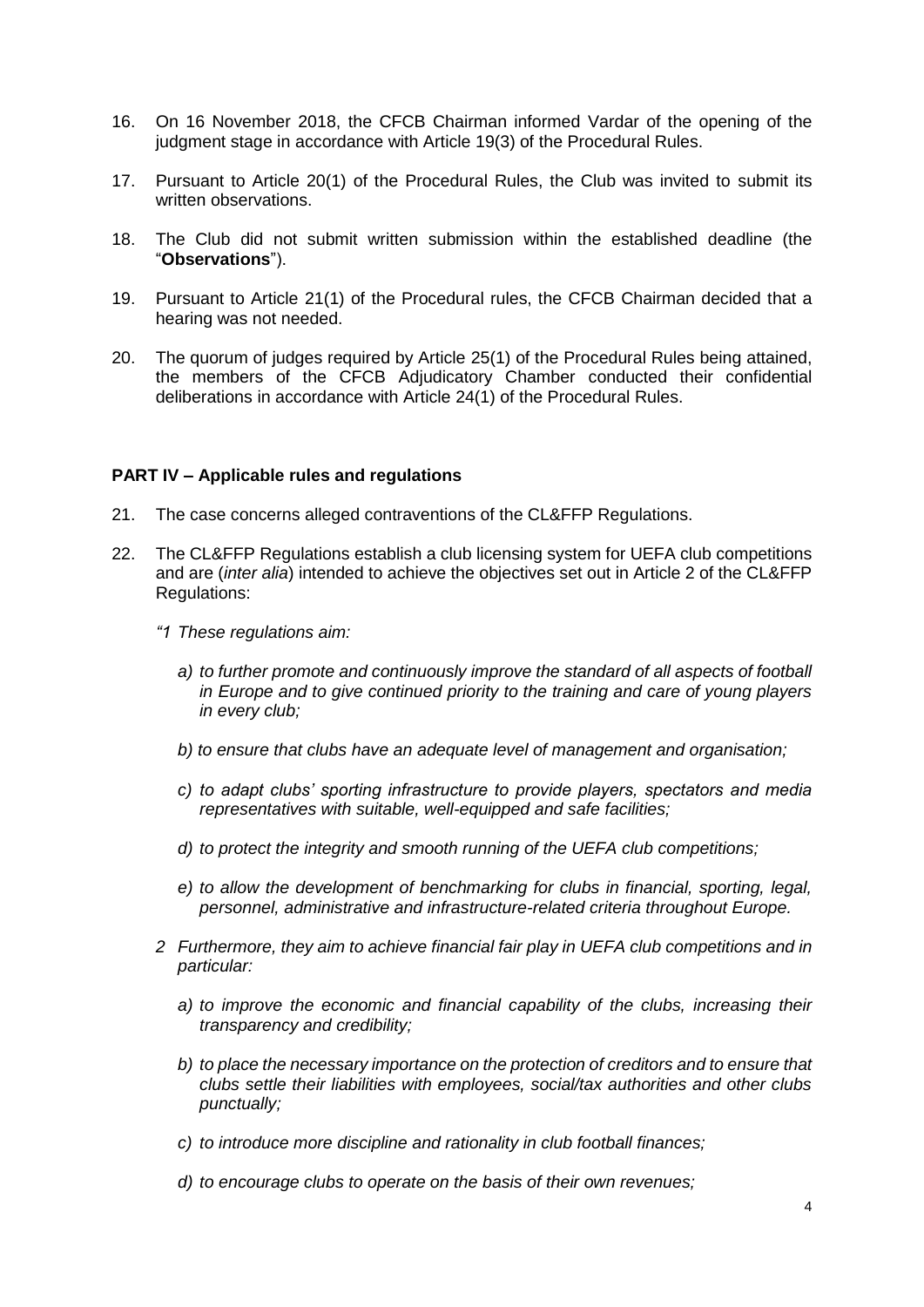- *e) to encourage responsible spending for the long-term benefit of football;*
- *f) to protect the long-term viability and sustainability of European club football."*
- 23. Article 66 of the CL&FFP Regulations is worded as follows:
	- *"1 As at 30 June and as at 30 September of the year in which the UEFA club competitions commence, the licensee must not have any overdue payables (as specified in Annex VIII) in respect of its employees (as defined in paragraphs 2 and 3 of Article 50).*
	- *2 Every licensee must prove that it has no overdue payables as at 30 June. If the licensee has overdue payables as at 30 June of the year in which the UEFA club competitions commence or if otherwise requested by the UEFA Club Financial Control Body, then it must also prove that it has no overdue payables as at 30 September.*
	- *3 By the deadline and in the form communicated by the UEFA administration, the licensee must prepare and submit a declaration confirming the absence or existence of overdue payables in respect of employees.*
	- *4 The licensee must disclose:*
		- *a) all employees for which an amount is outstanding to be paid as at 30 June/30 September; and*
		- *b) all employees in respect of which there is a claim pending before the competent authority under national law or proceedings pending before a national or international football authority or relevant arbitration tribunal as at 30 June/30 September.*
	- *5 The following information must be given, as a minimum, in respect of each overdue payable towards employees, together with an explanatory comment:*
		- *a) Name of the employee;*
		- *b) Position/function of the employee;*
		- *c) Start date;*
		- *d) End date (if applicable);*
		- *e) Balance overdue as at 30 June/30 September, including the due date for each overdue element; and*
		- *f) Amounts subject to any claim/proceedings pending.*
	- *6 The declaration must be approved by management and this must be evidenced by way of a brief statement and signature on behalf of the executive body of the licensee."*
- 24. Article 66bis of the CL&FFP Regulations is worded as follows: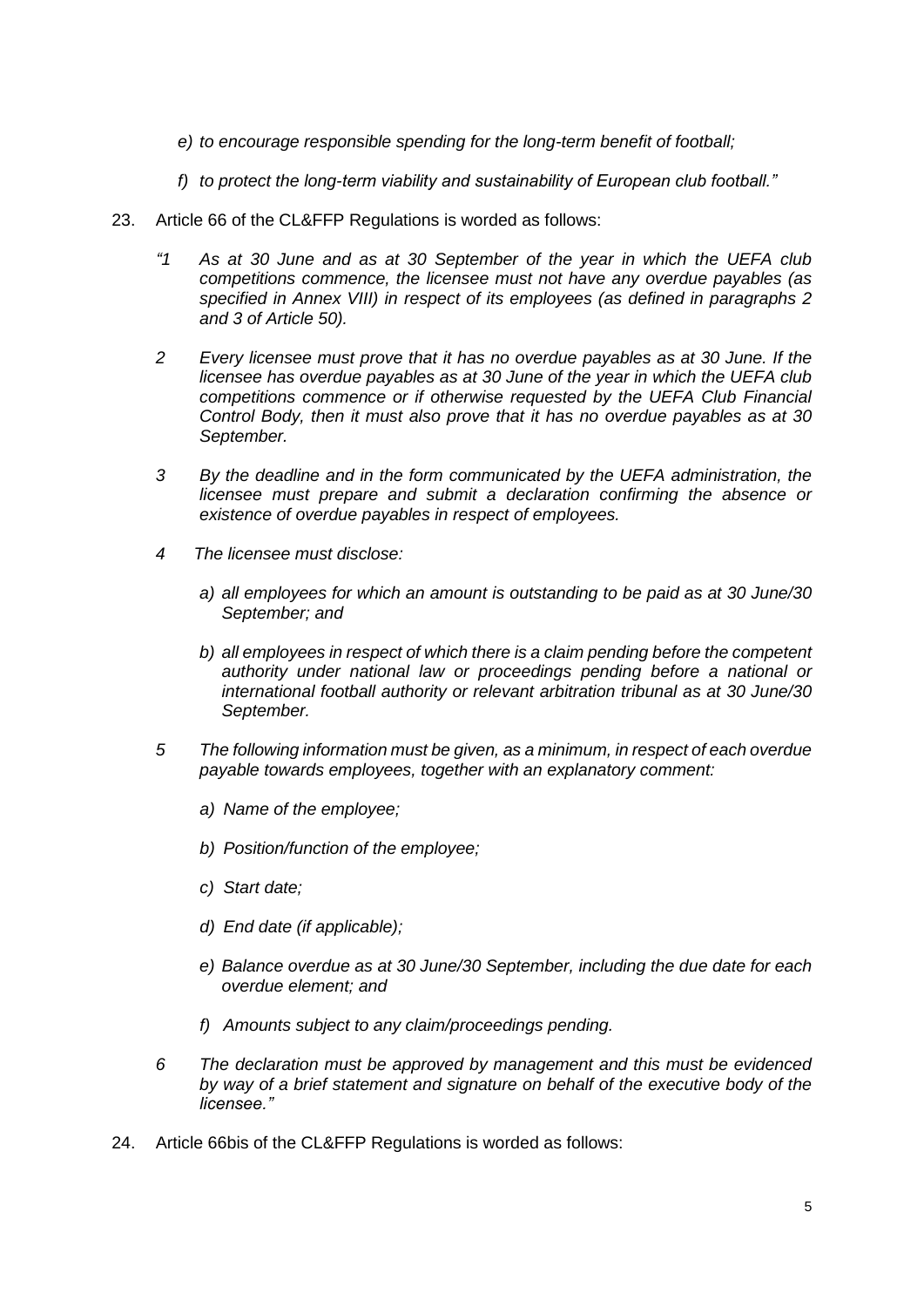- *"1 As at 30 June and as at 30 September of the year in which the UEFA club competitions commence, the licensee must not have any overdue payables (as specified in Annex VIII)* t*owards social/tax authorities as a result of contractual or legal obligations in respect of its employees as defined in Article 50.*
- *2 Every licensee must prove that it has no overdue payables as at 30 June. If the licensee has overdue payables as at 30 June of the year that the UEFA club competitions commence or if otherwise requested by the UEFA Club Financial Control Body, then it must also prove that it has no overdue payables as at 30 September.*
- *3 By the deadline and in the form communicated by the UEFA administration, the licensee must prepare and submit a declaration confirming the absence or existence of overdue payables towards social/tax authorities.*
- *4 The following information must be given, as a minimum, in respect of each overdue payable towards social/tax authorities, together with an explanatory comment:*
	- *a) Name of the creditor;*
	- *b) Balance overdue as at 30 June/30 September, including the due date for each overdue element; and*
	- *c) Amount subject to any claim/proceedings pending as at 30 June/30 September.*
- *5 The declaration must be approved by management and this must be evidenced by way of a brief statement and signature on behalf of the executive body of the licensee."*
- 25. Article 72 of the CL&FFP Regulations provides that:
	- *"1 The UEFA Club Financial Control Body at all times bears in mind the overall objectives of these regulations, in particular to defeat any attempt to circumvent these objectives.*
	- *2 Any breach of these regulations may be dealt with by UEFA in accordance with the Procedural rules governing the UEFA Club Financial Control Body."*
- 26. Annex VIII of the CL&FFP Regulations defines the notion of overdue payables as follows:
	- *"1. Payables are considered as overdue if they are not paid according to the agreed terms.*
	- *2. Payables are not considered as overdue, within the meaning of these regulations, if the licence applicant/licensee (i.e. debtor club) is able to prove by 31 March (in respect of Articles 49, 50 and 50bis) and by 30 June and 30 September (in respect of Articles 65, 66 and 66bis) respectively that:*
		- *a) it has paid the relevant amount in full; or*
		- *b) it has concluded an agreement which has been accepted in writing by the creditor to extend the deadline for payment beyond the applicable deadline (note: the fact that a creditor may not have requested payment of an amount does not constitute an extension of the deadline); or*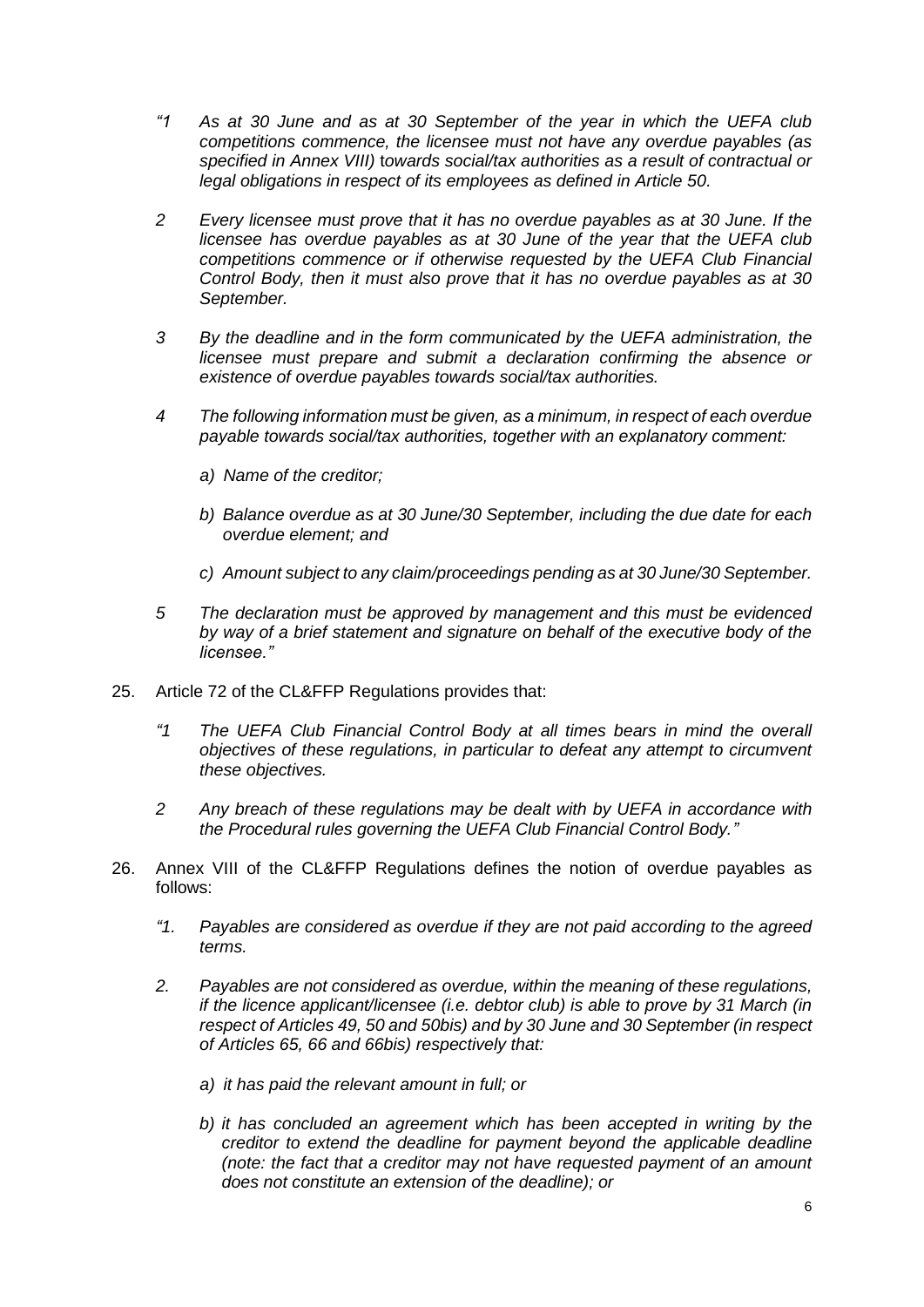- *c) it has brought a legal claim which has been deemed admissible by the competent authority under national law or has opened proceedings with the national or international football authorities or relevant arbitration tribunal contesting liability in relation to the overdue payables; however, if the decision making bodies (licensor and/or UEFA Club Financial Control Body) consider that such claim has been brought or such proceedings have been opened for the sole purpose of avoiding the applicable deadlines set out in these regulations (i.e. in order to buy time), the relevant amount will still be considered as an overdue payable; or*
- *d) it has contested to the competent authority under national law, the national or international football authorities or the relevant arbitration tribunal, a claim which has been brought or proceedings which have been opened against it by a creditor in respect of overdue payables and is able to demonstrate to the reasonable satisfaction of the relevant decision-making bodies (licensor and/or UEFA Club Financial Control Body) that it has established reasons for contesting the claim or proceedings which have been opened; however, if the decision-making bodies (licensor and/or UEFA Club Financial Control Body) consider the reasons for contesting the claim or proceedings which have been opened as manifestly unfounded the amount will still be considered as an overdue payable; or*
- *e) it is able to demonstrate to the reasonable satisfaction of the relevant decision making bodies (licensor and/or UEFA Club Financial Control Body) that it has taken all reasonable measures to identify and pay the creditor club(s) in respect of training compensation and solidarity contributions."*
- 27. Under Article 27 of the Procedural Rules:

"*The adjudicatory chamber may take the following final decisions:*

- *a) to dismiss the case; or*
- *b) to accept or reject the club's admission to the UEFA club competition in question; or*
- *c) to impose disciplinary measures in accordance with the present rules; or*
- *d) to uphold, reject, or modify a decision of the CFCB chief investigator.*"
- 28. Under Article 28 of the Procedural Rules:

*"The adjudicatory chamber determines the type and extent of the disciplinary measures to be imposed according to the circumstances of the case."* 

- 29. Article 29(1) of the Procedural Rules provides the following scale of disciplinary measures that may be imposed on a club (being a defendant who is not an individual):
	- *"a)warning,*
	- *b) reprimand,*
	- *c) fine,*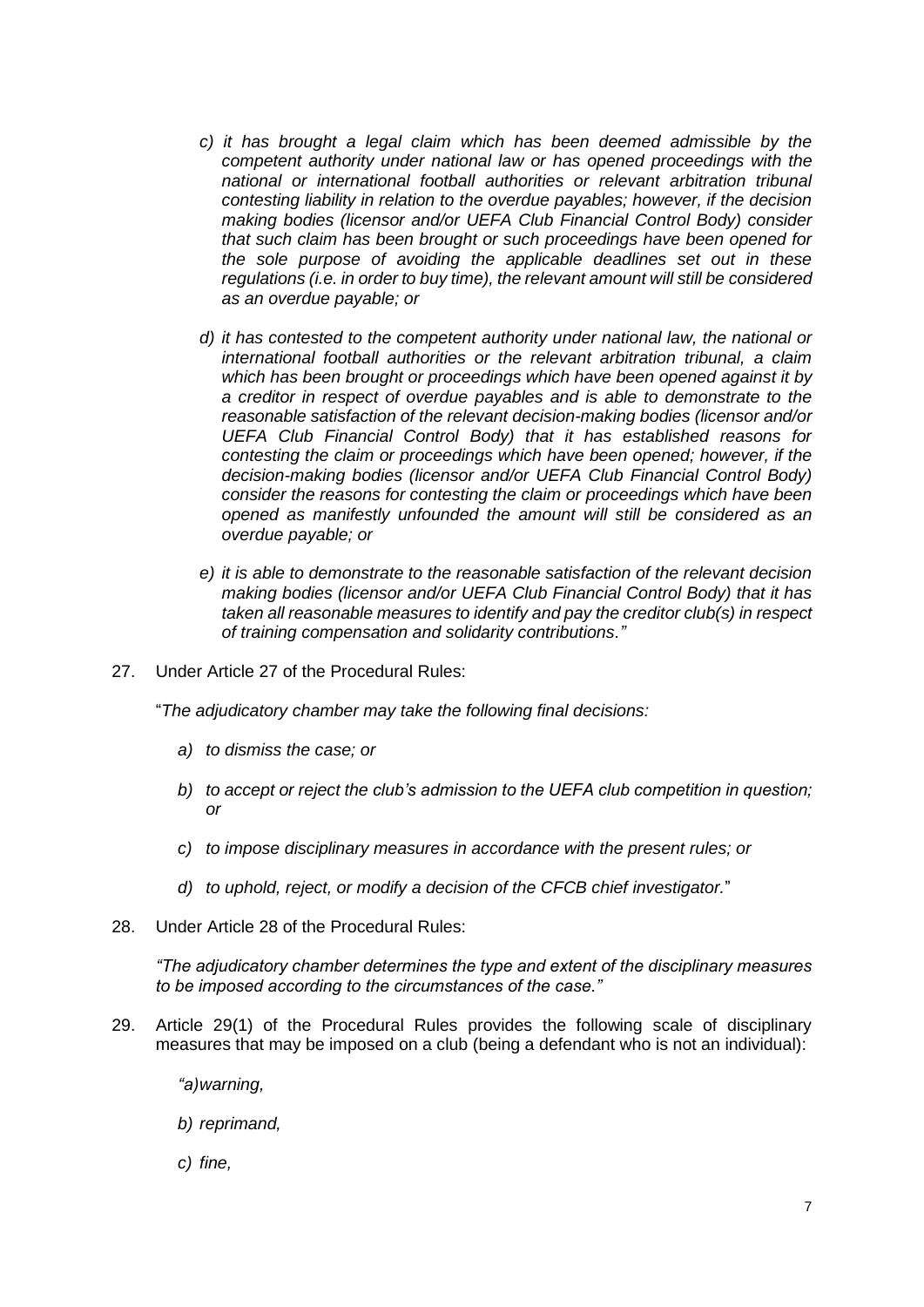- *d) deduction of points,*
- *e) withholding of revenues from a UEFA competition,*
- *f) prohibition on registering new players in UEFA competitions,*
- *g) restriction on the number of players that a club may register for participation in UEFA competitions, including a financial limit on the overall aggregate cost of the employee benefits expenses of players registered on the A-list for the purposes of UEFA club competitions,*
- *h) disqualification from competitions in progress and/or exclusion from future competitions,*
- *i) withdrawal of a title or award."*
- 30. According to Article 29(3) of the Procedural Rules, such disciplinary measures may be combined.

#### **PART V – Factual and legal appreciation by the CFCB Adjudicatory Chamber**

- 31. Having examined the evidence and the findings of the CFCB Chief Investigator, the CFCB Adjudicatory Chamber determines that Vardar has breached Articles 66(1) and 66bis (1) of the CL&FFP Regulations because it had:
	- (a) overdue payables in respect to employees as at 30 June 2018 and 30 September 2018; and
	- (b) towards social/tax authorities as at 30 June 2018 and 30 September 2018.
- 32. The Club failed to submit Observations and therefore, the findings of the Investigatory Chamber remained uncontested.

#### **PART VI – Disciplinary Measures**

- 33. It is particularly important to underline the objectives of the CL&FFP Regulations which include, *inter alia*, the protection of creditors and ensuring that clubs settle their liabilities with employees, social/tax authorities and other clubs punctually, at all times with the protection of the long-term viability and sustainability of European football in mind (in this regard, see CAS 2013/A/3453 *FC Petrolul Ploiesti v. UEFA*, paragraph 79).
- 34. The CFCB Adjudicatory Chamber reverts to the proposal of the CFCB Investigatory Chamber, which suggested the imposition of the following disciplinary measures:
	- (a) an exclusion from the next UEFA club competition for which Vardar would otherwise qualify in a number of seasons to be determined by the CFCB Adjudicatory Chamber at its discretion, unless Vardar is able to prove by 31 January 2019 that it has paid the amounts in respect of its employees and towards social/tax authorities that were established by the CFCB Chief Investigator as being overdue payables as at 30 September 2018; and
	- (b) a fine, to be determined by the CFCB Adjudicatory Chamber at its discretion.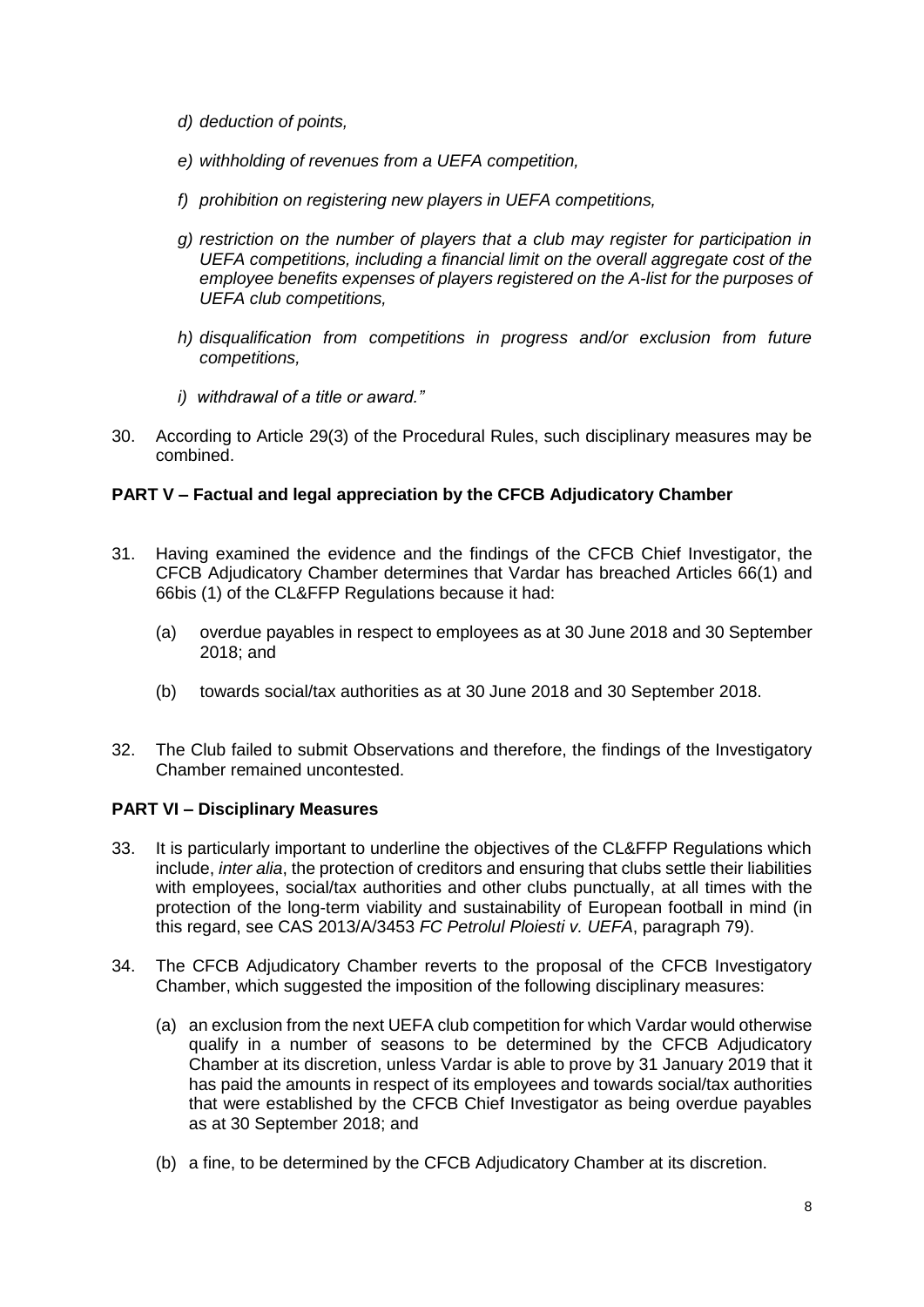- 35. Having due consideration to the facts, the CFCB Adjudicatory Chamber deems that an exclusion from the next UEFA club competition for which the Club would otherwise qualify in the next (2) two seasons (i.e. the 2019/20 and 2020/2021 seasons), unless the Club is able to prove by 31 January 2019 that it has paid the amounts established as being overdue payables as at 30 September 2018 as well as a fine of one hundred thousand Euros (€100,000) are appropriate penalties.
- 36. In addition, costs of three thousand Euros ( $63,000$ ) are required to be paid by the Club, in accordance with Article 32(2) of the Procedural Rules.
- 37. The conservatory measure imposed by the CFCB Chief Investigator is lifted and therefore, will no longer be in force.

#### **PART VII – Operative part**

- 38. The CFCB Adjudicatory Chamber hereby decides:
	- **1. Football Club Vardar AD Skopje ("Vardar") has breached Articles 66(1) and 66bis (1) of the CL&FFP Regulations.**
	- **2. To exclude Vardar from participating in the next UEFA club competition for which it would otherwise qualify in the next (2) two seasons (i.e. the 2019/2020 and 2020/2021 seasons) unless the Club is able to prove by 31 January 2019 that it has paid the amounts that were identified as overdue payables as at 30 September 2018 (i.e. one million, one hundred and sixteen thousand Euros (€1,116,000).**
	- **3. To impose a fine of one hundred thousand Euros (€100,000) on Vardar.**
	- **4. The conservatory measure imposed by the CFCB Chief Investigator is lifted.**
	- **5. Vardar is to pay three thousand Euros (€3,000) towards the costs of these proceedings.**
	- **6. The costs of proceedings must be paid into the bank account indicated below within thirty (30) days of communication of this Decision to Sporting.**
	- **7. This Decision is final and shall be notified to:**
		- **a) Vardar;**
		- **b) the Football Federation of Macedonia;**
		- **c) the CFCB Chief Investigator; and**
		- **d) the UEFA Administration.**
- 39. This Decision may be appealed in writing before the Court of Arbitration for Sport (the "**CAS**") in accordance with Article 34(2) of the Procedural Rules and Articles 62 and 63 of the *UEFA Statutes*. According to Article 62(3) of the *UEFA Statutes*, the time limit for an appeal to CAS is ten (10) days from the receipt of this Decision.